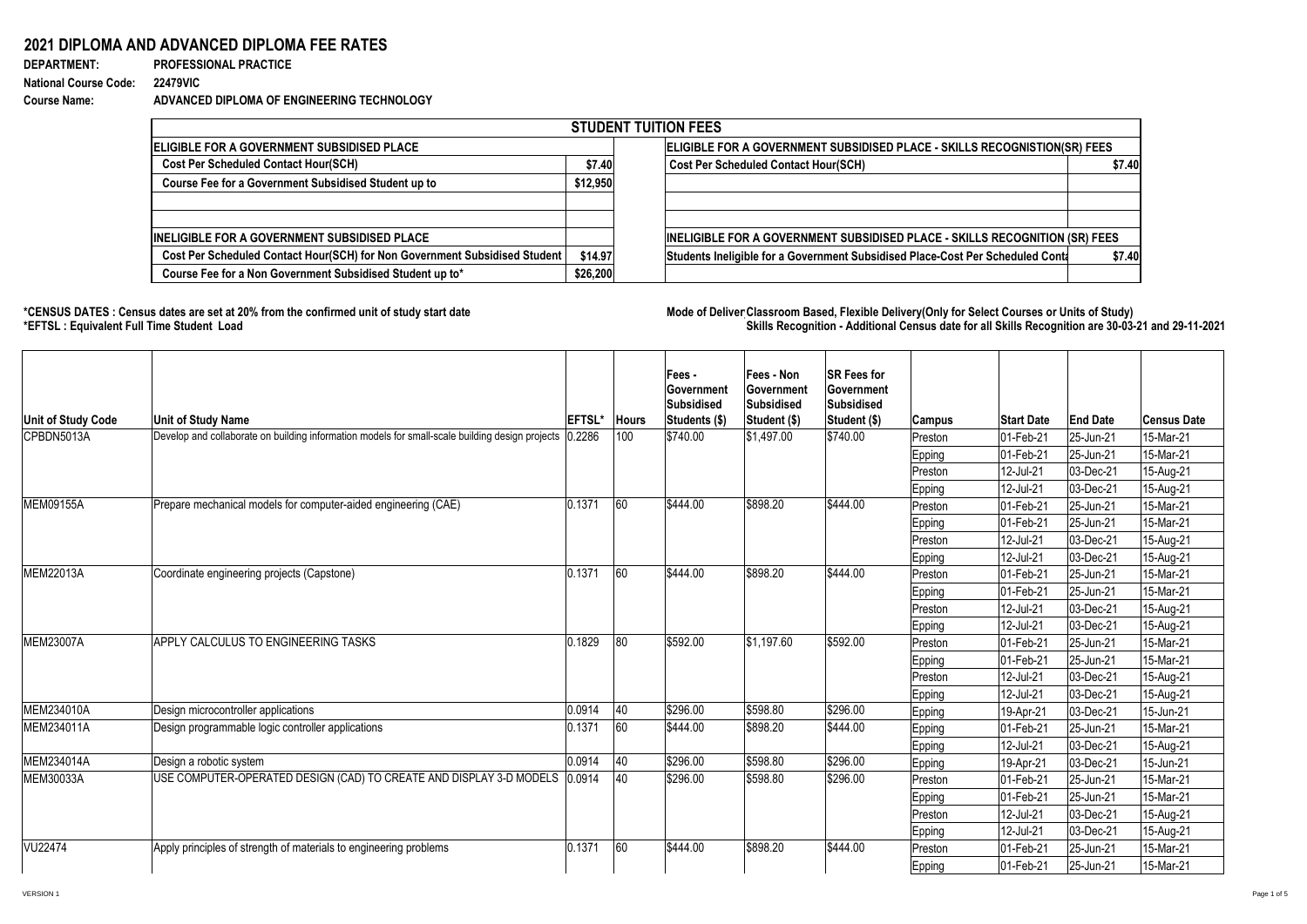| Unit of Study Code | <b>Unit of Study Name</b>                                                 | <b>EFTSL</b> | <b>Hours</b> | <b>Fees-</b><br><b>Sovernment</b><br>Subsidised<br>Students (\$) | <b>Fees - Non</b><br><b>Government</b><br><b>Subsidised</b><br>Student (\$) | <b>SR Fees for</b><br><b>Government</b><br><b>Subsidised</b><br>Student (\$) | Campus            | <b>Start Date</b>      | <b>End Date</b>              | <b>Census Date</b>     |
|--------------------|---------------------------------------------------------------------------|--------------|--------------|------------------------------------------------------------------|-----------------------------------------------------------------------------|------------------------------------------------------------------------------|-------------------|------------------------|------------------------------|------------------------|
|                    |                                                                           |              |              |                                                                  |                                                                             |                                                                              | Preston           | 12-Jul-21              | $ 03 - Dec-21$               | 15-Aug-21              |
|                    |                                                                           |              |              |                                                                  |                                                                             |                                                                              | Epping            | 12-Jul-21              | $ 03 - Dec-21$               | 15-Aug-21              |
| VU22475            | Apply scientific principles to engineering problems                       | 0.1371       | 60           | \$444.00                                                         | \$898.20                                                                    | \$444.00                                                                     | Preston           | 01-Feb-21              | $ 25 - Jun-21$               | 15-Mar-21              |
|                    |                                                                           |              |              |                                                                  |                                                                             |                                                                              | <b>Epping</b>     | 01-Feb-21              | $ 25 - Jun-21$               | 15-Mar-21              |
|                    |                                                                           |              |              |                                                                  |                                                                             |                                                                              | Preston           | 12-Jul-21              | $ 03 - Dec-21$               | 15-Aug-21              |
|                    |                                                                           |              |              |                                                                  |                                                                             |                                                                              | <b>Epping</b>     | 12-Jul-21              | $ 03 - Dec-21$               | 15-Aug-21              |
| VU22503            | Create and modify surfaces for simple consumer products                   | 0.1829       | 80           | \$592.00                                                         | \$1,197.60                                                                  | \$592.00                                                                     | <b>Epping</b>     | 01-Feb-21              | $ 25 - Jun-21 $              | 15-Mar-21              |
|                    |                                                                           |              |              | \$444.00                                                         | \$898.20                                                                    | \$444.00                                                                     | <b>Epping</b>     | 12-Jul-21              | $ 03 - Dec-21$               | 15-Aug-21              |
| VU22535            | Apply advanced static principles to engineering problems                  | 0.1371       | 60           |                                                                  |                                                                             |                                                                              | Preston           | 01-Feb-21              | 25-Jun-21                    | 15-Mar-21              |
|                    |                                                                           |              |              |                                                                  |                                                                             |                                                                              | Epping            | 01-Feb-21              | $ 25 - Jun-21$               | 15-Mar-21              |
|                    |                                                                           |              |              |                                                                  |                                                                             |                                                                              | Preston           | 12-Jul-21              | $ 03 - Dec-21$               | 15-Aug-21              |
| VU22542            | Use advanced 2D & 3D computer aided drafting (CAD) techingues             | 0.1829       | 80           | \$592.00                                                         | \$1,197.60                                                                  | \$592.00                                                                     | <b>Epping</b>     | 12-Jul-21<br>01-Feb-21 | $ 03 - Dec-21$               | 15-Aug-21<br>15-Mar-21 |
|                    |                                                                           |              |              |                                                                  |                                                                             |                                                                              | Preston           | 01-Feb-21              | $ 25 - Jun-21 $<br>25-Jun-21 | 15-Mar-21              |
|                    |                                                                           |              |              |                                                                  |                                                                             |                                                                              | Epping<br>Preston | 12-Jul-21              | $ 03 - Dec-21$               | 15-Aug-21              |
|                    |                                                                           |              |              |                                                                  |                                                                             |                                                                              | Epping            | 12-Jul-21              | $ 03 - Dec-21$               | 15-Aug-21              |
| VU22545            | Apply environmental solutions to engineering projects                     | 0.0914       | 40           | \$296.00                                                         | \$598.80                                                                    | \$296.00                                                                     | Preston           | 01-Feb-21              | $ 25 - Jun-21$               | 15-Mar-21              |
|                    |                                                                           |              |              |                                                                  |                                                                             |                                                                              | Epping            | 01-Feb-21              | $ 25 - Jun-21$               | 15-Mar-21              |
|                    |                                                                           |              |              |                                                                  |                                                                             |                                                                              | Preston           | 12-Jul-21              | $ 03 - Dec-21$               | 15-Aug-21              |
|                    |                                                                           |              |              |                                                                  |                                                                             |                                                                              | Epping            | 12-Jul-21              | $ 03 - Dec-21$               | 15-Aug-21              |
| VU22546            | Apply principles of mechanics to engineering structures                   | 0.0914       | 40           | \$296.00                                                         | \$598.80                                                                    | \$296.00                                                                     | Preston           | 01-Feb-21              | $ 25 - Jun-21 $              | 15-Mar-21              |
|                    |                                                                           |              |              |                                                                  |                                                                             |                                                                              | Epping            | 01-Feb-21              | $ 25 - Jun-21 $              | 15-Mar-21              |
|                    |                                                                           |              |              |                                                                  |                                                                             |                                                                              | Preston           | 12-Jul-21              | $ 03 - Dec-21$               | 15-Aug-21              |
|                    |                                                                           |              |              |                                                                  |                                                                             |                                                                              | <b>Epping</b>     | 12-Jul-21              | $ 03 - Dec-21$               | 15-Aug-21              |
| VU22550            | Produce an engineering design for a reinforced concrete structure         | 0.0914       | 40           | \$296.00                                                         | \$598.80                                                                    | \$296.00                                                                     | Preston           | 01-Feb-21              | $ 25 - Jun - 21 $            | 15-Mar-21              |
|                    |                                                                           |              |              |                                                                  |                                                                             |                                                                              | Epping            | 01-Feb-21              | $ 25 - Jun - 21 $            | 15-Mar-21              |
|                    |                                                                           |              |              |                                                                  |                                                                             |                                                                              | Preston           | 12-Jul-21              | $ 03 - Dec-21 $              | 15-Aug-21              |
|                    |                                                                           |              |              |                                                                  |                                                                             |                                                                              | Epping            | 12-Jul-21              | $ 03 - Dec-21 $              | 15-Aug-21              |
| VU22551            | Produce an engineering design for a steel structure                       | 0.1371       | 60           | \$444.00                                                         | \$898.20                                                                    | \$444.00                                                                     | Preston           | 01-Feb-21              | $ 25 - Jun-21 $              | 15-Mar-21              |
|                    |                                                                           |              |              |                                                                  |                                                                             |                                                                              | Epping            | 01-Feb-21              | $ 25 - Jun - 21 $            | 15-Mar-21              |
|                    |                                                                           |              |              |                                                                  |                                                                             |                                                                              | Preston           | 12-Jul-21              | $ 03 - Dec-21$               | 15-Aug-21              |
|                    |                                                                           |              |              |                                                                  |                                                                             |                                                                              | Epping            | 12-Jul-21              | $ 03 - Dec-21$               | 15-Aug-21              |
| VU22540            | Generate design solutions                                                 | 0.1371       | 60           | $\frac{1}{2}444.00$                                              | \$898.20                                                                    | \$444.00                                                                     | <b>Epping</b>     | 01-Feb-21              | 25-Jun-21                    | 15-Mar-21              |
|                    |                                                                           |              |              |                                                                  |                                                                             |                                                                              | Epping            | 12-Jul-21              | $ 03 - Dec-21$               | 15-Aug-21              |
| VU22552            | Produce advanced drawings for reinforced concrete structure               | 0.0914       | 40           | \$296.00                                                         | \$598.80                                                                    | \$296.00                                                                     | Preston           | 01-Feb-21              | 25-Jun-21                    | 15-Mar-21              |
|                    |                                                                           |              |              |                                                                  |                                                                             |                                                                              | <b>Epping</b>     | 01-Feb-21              | $ 25 - Jun-21$               | 15-Mar-21              |
|                    |                                                                           |              |              |                                                                  |                                                                             |                                                                              | Preston           | 12-Jul-21              | $ 03 - Dec-21$               | 15-Aug-21              |
|                    |                                                                           |              |              |                                                                  |                                                                             |                                                                              | <b>Epping</b>     | 12-Jul-21              | $ 03 - Dec-21$               | 15-Aug-21              |
| VU22553            | Produce advanced engineering drawings for a reinforced concrete structure | 0.0914       | 40           | \$296.00                                                         | \$598.80                                                                    | \$296.00                                                                     | Preston           | 01-Feb-21              | $ 25 - Jun-21 $              | 15-Mar-21              |
|                    |                                                                           |              |              |                                                                  |                                                                             |                                                                              | Epping            | 01-Feb-21              | $ 25 - Jun - 21 $            | 15-Mar-21              |
|                    |                                                                           |              |              |                                                                  |                                                                             |                                                                              | Preston           | 12-Jul-21              | $ 03 - Dec-21$               | 15-Aug-21              |
|                    |                                                                           |              |              |                                                                  |                                                                             |                                                                              | Epping            | 12-Jul-21              | $ 03 - Dec-21$               | 15-Aug-21              |
| VU22559            | Design timber structures                                                  | 0.1371       | 60           | \$444.00                                                         | \$898.20                                                                    | \$444.00                                                                     | Preston           | 01-Feb-21              | $ 25 - Jun-21$               | 15-Mar-21              |
|                    |                                                                           |              |              |                                                                  |                                                                             |                                                                              | Epping            | 01-Feb-21              | $ 25 - Jun - 21 $            | 15-Mar-21              |
|                    |                                                                           |              |              |                                                                  |                                                                             |                                                                              | Preston           | 12-Jul-21              | $ 03 - Dec-21 $              | 15-Aug-21              |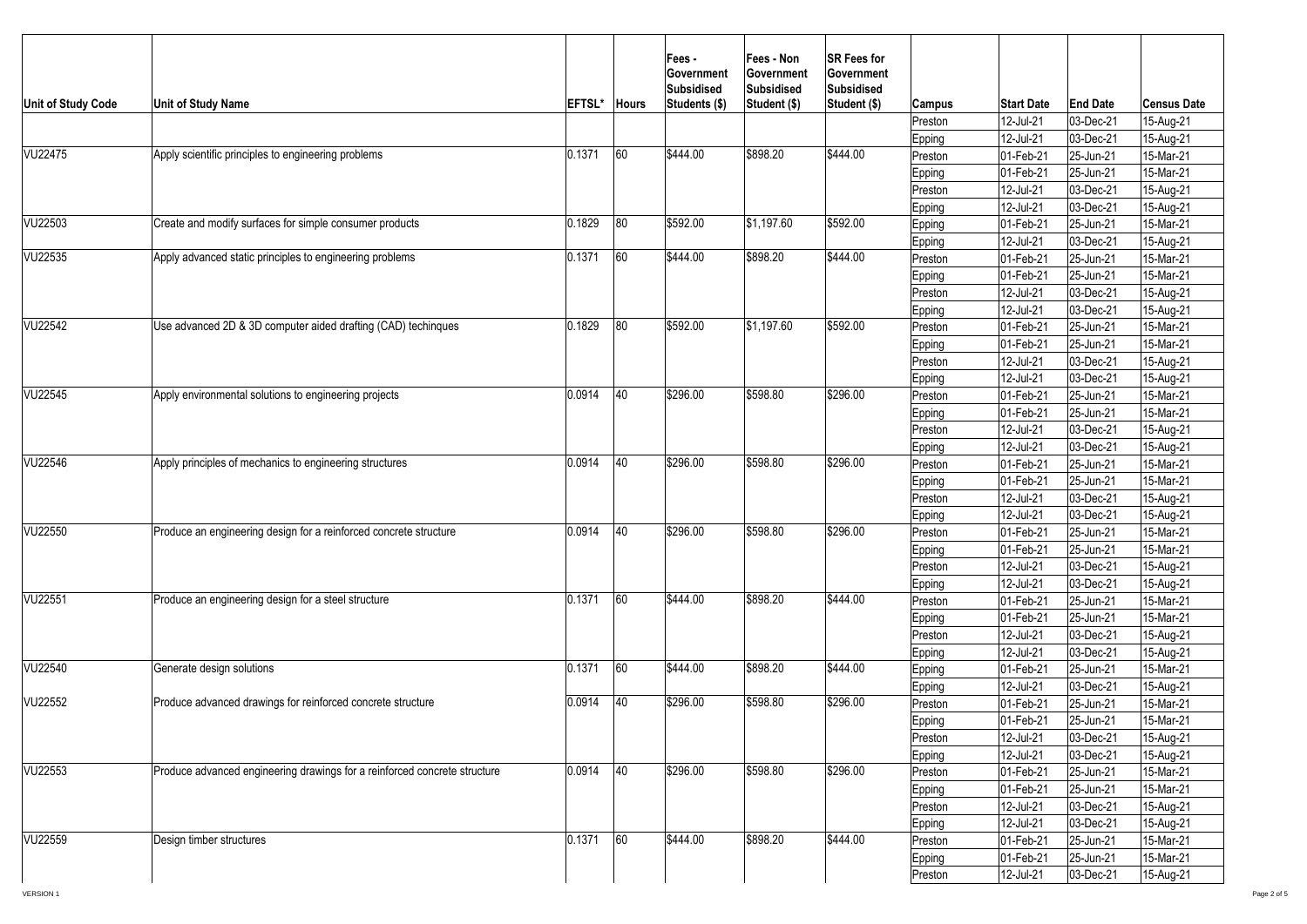| Unit of Study Code | <b>Unit of Study Name</b>                                                                                 | <b>EFTSL</b> | <b>Hours</b> | <b>Fees-</b><br><b>Government</b><br><b>Subsidised</b><br>Students (\$) | <b>Fees - Non</b><br>∣Government<br><b>Subsidised</b><br>Student (\$) | <b>SR Fees for</b><br>Government<br>Subsidised<br>Student (\$) | Campus        | <b>Start Date</b> | <b>End Date</b>   | <b>Census Date</b> |
|--------------------|-----------------------------------------------------------------------------------------------------------|--------------|--------------|-------------------------------------------------------------------------|-----------------------------------------------------------------------|----------------------------------------------------------------|---------------|-------------------|-------------------|--------------------|
|                    |                                                                                                           |              |              |                                                                         |                                                                       |                                                                | <b>Epping</b> | 12-Jul-21         | $ 03 - Dec-21 $   | 15-Aug-21          |
| VU22562            | Apply principles of soil mechanics to civil engineering                                                   | 0.1371       | 60           | \$444.00                                                                | \$898.20                                                              | \$444.00                                                       | Preston       | 01-Feb-21         | $ 25 - Jun-21 $   | 15-Mar-21          |
|                    |                                                                                                           |              |              |                                                                         |                                                                       |                                                                | Epping        | 01-Feb-21         | 25-Jun-21         | 15-Mar-21          |
|                    |                                                                                                           |              |              |                                                                         |                                                                       |                                                                | Preston       | 12-Jul-21         | $ 03 - Dec-21 $   | 15-Aug-21          |
|                    |                                                                                                           |              |              |                                                                         |                                                                       |                                                                | <b>Epping</b> | 12-Jul-21         | $ 03 - Dec-21$    | 15-Aug-21          |
| VU22563            | Set up mechatronics engineering systems                                                                   | 0.1371       | 60           | \$444.00                                                                | \$898.20                                                              | \$444.00                                                       | Epping        | 01-Feb-21         | 25-Jun-21         | 15-Mar-21          |
|                    |                                                                                                           |              |              |                                                                         |                                                                       |                                                                | Epping        | 12-Jul-21         | $ 03 - Dec-21 $   | 15-Aug-21          |
| VU22564            | Plan and manage a robotics system                                                                         | 0.1371       | 60           | \$444.00                                                                | \$898.20                                                              | \$444.00                                                       | <b>Epping</b> | 19-Apr-21         | $ 03 - Dec-21 $   | 15-Jun-21          |
| VU22451            | Investigate advanced technology applications in the manufacturing industry and related industries (0.1371 |              | 60           | $\frac{1}{9444.00}$                                                     | \$898.20                                                              | \$444.00                                                       | Preston       | 01-Feb-21         | 25-Jun-21         | 15-Mar-21          |
|                    |                                                                                                           |              |              |                                                                         |                                                                       |                                                                | <b>Epping</b> | 01-Feb-21         | $ 25 - Jun-21 $   | 15-Mar-21          |
|                    |                                                                                                           |              |              |                                                                         |                                                                       |                                                                | Preston       | 12-Jul-21         | $ 03 - Dec-21 $   | 15-Aug-21          |
|                    |                                                                                                           |              |              |                                                                         |                                                                       |                                                                | Epping        | 12-Jul-21         | $ 03 - Dec-21 $   | 15-Aug-21          |
| VU22452            | Use commication network concepts and practices in manufacturing and engineering applications (0.0914      |              | 40           | \$296.00                                                                | \$598.80                                                              | \$296.00                                                       | Preston       | 01-Feb-21         | $ 25 - Jun-21 $   | 15-Mar-21          |
|                    |                                                                                                           |              |              |                                                                         |                                                                       |                                                                | Epping        | $ 01 - Feb - 21 $ | 25-Jun-21         | 15-Mar-21          |
|                    |                                                                                                           |              |              |                                                                         |                                                                       |                                                                | Preston       | 12-Jul-21         | $ 03 - Dec-21 $   | 15-Aug-21          |
|                    |                                                                                                           |              |              |                                                                         |                                                                       |                                                                | Epping        | 12-Jul-21         | $ 03 - Dec-21$    | 15-Aug-21          |
| CPCWHS1001         | Prepare to work safely in the construction industry                                                       | 0.0137       |              | \$44.40                                                                 | \$89.82                                                               | \$44.40                                                        | Preston       | 01-Feb-21         | $ 25 - Jun-21$    | 15-Mar-21          |
|                    |                                                                                                           |              |              |                                                                         |                                                                       |                                                                | Epping        | 01-Feb-21         | $ 25 - Jun-21 $   | 15-Mar-21          |
|                    |                                                                                                           |              |              |                                                                         |                                                                       |                                                                | Preston       | 12-Jul-21         | $ 03 - Dec-21$    | 15-Aug-21          |
|                    |                                                                                                           |              |              |                                                                         |                                                                       |                                                                | Epping        | 12-Jul-21         | $ 03 - Dec-21 $   | 15-Aug-21          |
| CPPBDN4004         | Set up BIM-capable software and files for building design drafting projects                               | 0.0914       | 40           | \$296.00                                                                | \$598.80                                                              | \$296.00                                                       | Preston       | 01-Feb-21         | $ 25 - Jun - 21 $ | 15-Mar-21          |
|                    |                                                                                                           |              |              |                                                                         |                                                                       |                                                                | Epping        | 01-Feb-21         | $ 25 - Jun-21 $   | 15-Mar-21          |
|                    |                                                                                                           |              |              |                                                                         |                                                                       |                                                                | Preston       | 12-Jul-21         | $ 03 - Dec-21 $   | 15-Aug-21          |
|                    |                                                                                                           |              |              |                                                                         |                                                                       |                                                                | Epping        | 12-Jul-21         | $ 03 - Dec-21 $   | 15-Aug-21          |
| <b>MEM13014A</b>   | APPLY PRINCIPLES OF OCCUPATIONAL HEALTH AND SAFETY IN THE WORK ENVIRONMENT (0.0229)                       |              | 10           | \$74.00                                                                 | \$149.70                                                              | \$74.00                                                        | Preston       | 01-Feb-21         | $ 25 - Jun-21 $   | 15-Mar-21          |
|                    |                                                                                                           |              |              |                                                                         |                                                                       |                                                                | Epping        | 01-Feb-21         | $ 25 - Jun-21 $   | 15-Mar-21          |
|                    |                                                                                                           |              |              |                                                                         |                                                                       |                                                                | Preston       | 12-Jul-21         | $ 03 - Dec-21$    | 15-Aug-21          |
|                    |                                                                                                           |              |              |                                                                         |                                                                       |                                                                | <b>Epping</b> | 12-Jul-21         | $ 03 - Dec-21 $   | 15-Aug-21          |
| <b>MEM16006A</b>   | <b>ORGANISE AND COMMUNICATE INFORMATION</b>                                                               | 0.0457       | 20           | \$148.00                                                                | \$299.40                                                              | \$148.00                                                       | Preston       | 01-Feb-21         | $ 25 - Jun - 21 $ | 15-Mar-21          |
|                    |                                                                                                           |              |              |                                                                         |                                                                       |                                                                | Epping        | 01-Feb-21         | $ 25 - Jun-21 $   | 15-Mar-21          |
|                    |                                                                                                           |              |              |                                                                         |                                                                       |                                                                | Preston       | 12-Jul-21         | $ 03 - Dec-21$    | 15-Aug-21          |
|                    |                                                                                                           |              |              |                                                                         |                                                                       |                                                                | <b>Epping</b> | 12-Jul-21         | $ 03 - Dec-21$    | 15-Aug-21          |
| <b>IMEM16008A</b>  | <b>INTERACT WITH COMPUTING TECHNOLOGY</b>                                                                 | 0.0457       | 20           | \$148.00                                                                | \$299.40                                                              | \$148.00                                                       | Preston       | 01-Feb-21         | $ 25 - Jun-21$    | 15-Mar-21          |
|                    |                                                                                                           |              |              |                                                                         |                                                                       |                                                                | Epping        | 01-Feb-21         | $ 25 - Jun-21 $   | 15-Mar-21          |
|                    |                                                                                                           |              |              |                                                                         |                                                                       |                                                                | Preston       | 12-Jul-21         | $ 03 - Dec-21$    | 15-Aug-21          |
|                    |                                                                                                           |              |              |                                                                         |                                                                       |                                                                | <b>Epping</b> | 12-Jul-21         | $ 03 - Dec-21 $   | 15-Aug-21          |
| MEM22001A          | Perform engineering activities                                                                            | 0.1371       | 60           | \$444.00                                                                | \$898.20                                                              | \$444.00                                                       | Preston       | 01-Feb-21         | $ 25 - Jun-21 $   | 15-Mar-21          |
|                    |                                                                                                           |              |              |                                                                         |                                                                       |                                                                | Epping        | 01-Feb-21         | $ 25 - Jun - 21 $ | 15-Mar-21          |
|                    |                                                                                                           |              |              |                                                                         |                                                                       |                                                                | Preston       | 12-Jul-21         | $ 03 - Dec-21 $   | 15-Aug-21          |
|                    |                                                                                                           |              |              |                                                                         |                                                                       |                                                                | Epping        | 12-Jul-21         | $ 03 - Dec-21 $   | 15-Aug-21          |
| MEM22002A          | IMANAGE SELF IN AN ENGINEERING ENVIRONMENT                                                                | 0.0914       | 40           | \$296.00                                                                | \$598.80                                                              | \$296.00                                                       | Preston       | 01-Feb-21         | $ 25 - Jun-21 $   | 15-Mar-21          |
|                    |                                                                                                           |              |              |                                                                         |                                                                       |                                                                | Epping        | 01-Feb-21         | $ 25 - Jun-21 $   | 15-Mar-21          |
|                    |                                                                                                           |              |              |                                                                         |                                                                       |                                                                | Preston       | 12-Jul-21         | $ 03 - Dec-21$    | 15-Aug-21          |
|                    |                                                                                                           |              |              |                                                                         |                                                                       |                                                                | <b>Epping</b> | 12-Jul-21         | $ 03 - Dec-21$    | 15-Aug-21          |
| MEM23003A          | <b>OPERATE AND PROGRAM COMPUTERS</b>                                                                      | 0.1829       | 80           | \$592.00                                                                | \$1,197.60                                                            | \$592.00                                                       | Epping        | 01-Feb-21         | $ 25 - Jun-21 $   | 15-Mar-21          |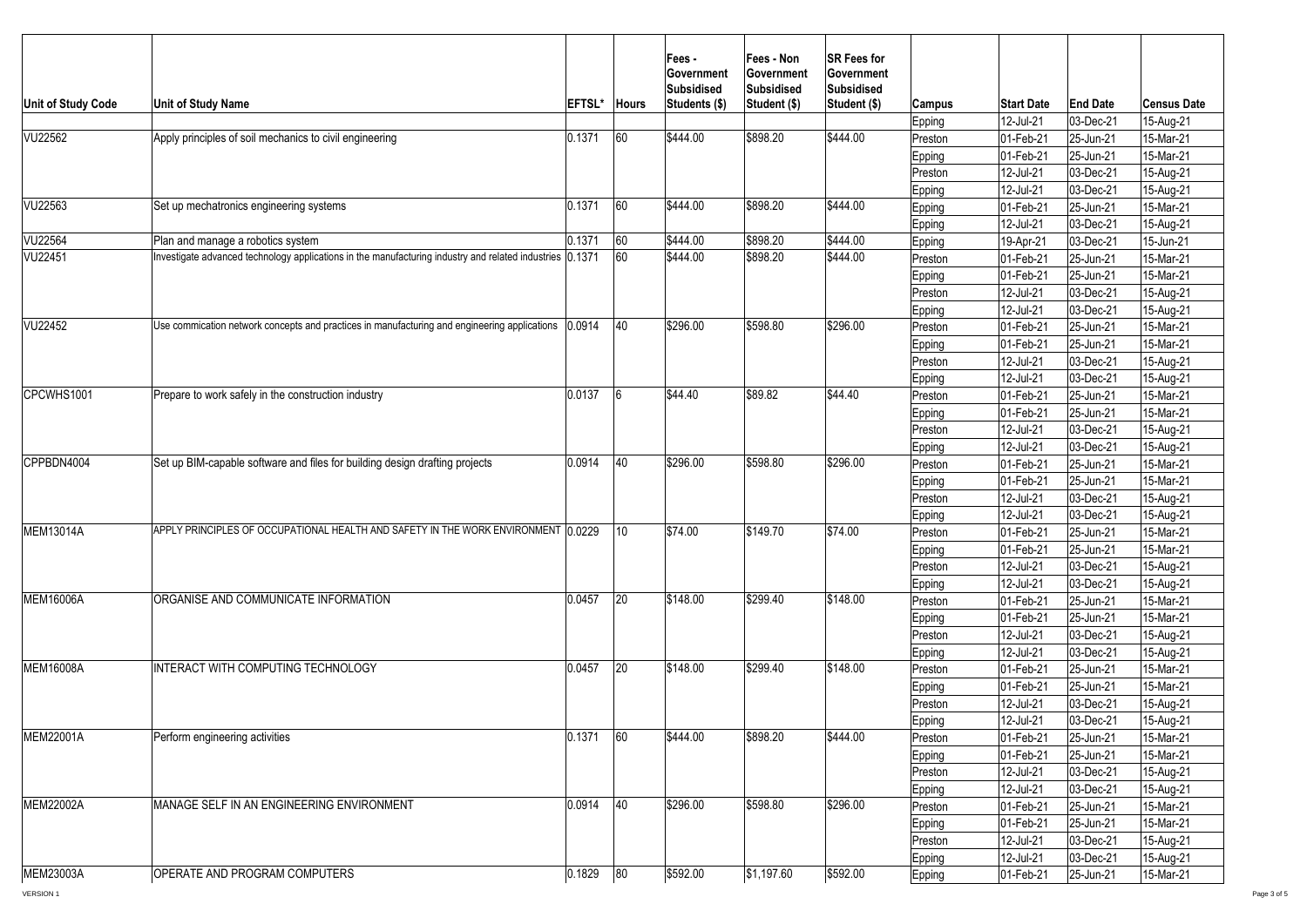| <b>Unit of Study Code</b> | <b>Unit of Study Name</b>                                                                                 | <b>EFTSL</b> | <b>Hours</b> | <b>Fees-</b><br><b>Sovernment</b><br> Subsidised<br>Students (\$) | <b> Fees - Non</b><br>∣Government<br><b>Subsidised</b><br>Student (\$) | <b>SR Fees for</b><br><b>Government</b><br><b>Subsidised</b><br>Student (\$) | <b>Campus</b> | <b>Start Date</b>        | <b>End Date</b> | <b>Census Date</b> |
|---------------------------|-----------------------------------------------------------------------------------------------------------|--------------|--------------|-------------------------------------------------------------------|------------------------------------------------------------------------|------------------------------------------------------------------------------|---------------|--------------------------|-----------------|--------------------|
|                           |                                                                                                           |              |              |                                                                   |                                                                        |                                                                              | Epping        | 12-Jul-21                | $ 03 - Dec-21$  | 15-Aug-21          |
| MEM23004A                 | <b>APPLY TECHNICAL MATHEMATICS</b>                                                                        | 0.1829       | 80           | \$592.00                                                          | \$1,197.60                                                             | \$592.00                                                                     | Preston       | 01-Feb-21                | $ 03 - Dec-21$  | 15-Apr-21          |
|                           |                                                                                                           |              |              |                                                                   |                                                                        |                                                                              | Epping        | 01-Feb-21                | $ 03 - Dec-21$  | 15-Apr-21          |
| MEM23109A                 | APPLY ENGINEERING MECHANICS PRINCIPLES                                                                    | 0.1371       | 60           | \$444.00                                                          | \$898.20                                                               | \$444.00                                                                     | Preston       | 01-Feb-21                | $ 03 - Dec-21$  | 15-Apr-21          |
|                           |                                                                                                           |              |              |                                                                   |                                                                        |                                                                              | <b>Epping</b> | 01-Feb-21                | $ 03 - Dec-21$  | 15-Apr-21          |
| <b>MEM30007A</b>          | <b>ISELECT COMMON ENGINEERING MATERIALS</b>                                                               | 0.0914       | 40           | \$296.00                                                          | \$598.80                                                               | \$296.00                                                                     | Preston       | 01-Feb-21                | $ 25 - Jun-21 $ | 15-Mar-21          |
|                           |                                                                                                           |              |              |                                                                   |                                                                        |                                                                              | Epping        | 01-Feb-21                | 25-Jun-21       | 15-Mar-21          |
|                           |                                                                                                           |              |              |                                                                   |                                                                        |                                                                              | Preston       | 12-Jul-21                | $ 03 - Dec-21$  | 15-Aug-21          |
|                           |                                                                                                           |              |              |                                                                   |                                                                        |                                                                              | <b>Epping</b> | 12-Jul-21                | $ 03 - Dec-21$  | 15-Aug-21          |
| MEM30012A                 | APPLY MATHEMATICAL TECHNIQUES IN A MANUFACTURING, ENGINEERING OR RELATED ENVIRONMENT   0.0914             |              | 40           | \$296.00                                                          | \$598.80                                                               | \$296.00                                                                     | Preston       | 01-Feb-21                | $ 03 - Dec-21 $ | 15-Apr-21          |
|                           |                                                                                                           |              |              |                                                                   |                                                                        |                                                                              | Epping        | 01-Feb-21                | $ 03 - Dec-21$  | 15-Apr-21          |
| MEM30029A                 | Use workshop equipment and processes to complete an engineering project                                   | 0.1371       | 60           | \$444.00                                                          | \$898.20                                                               | \$444.00                                                                     | Epping        | 01-Feb-21                | $ 25 - Jun-21$  | 15-Mar-21          |
|                           |                                                                                                           |              |              |                                                                   |                                                                        |                                                                              | <b>Epping</b> | 12-Jul-21                | $ 03 - Dec-21$  | 15-Aug-21          |
| MEM30031A                 | OPERATE COMPUTER AIDED DESIGN (CAD) SYSTEM TO PRODUCE BASIC DRAWING ELEMENTS 0.0914                       |              | 40           | \$296.00                                                          | \$598.80                                                               | \$296.00                                                                     | Preston       | $ 01 - \text{Feb} - 21 $ | $ 25 - Jun-21 $ | 15-Mar-21          |
|                           |                                                                                                           |              |              |                                                                   |                                                                        |                                                                              | Epping        | 01-Feb-21                | $ 25 - Jun-21$  | 15-Mar-21          |
|                           |                                                                                                           |              |              |                                                                   |                                                                        |                                                                              | Preston       | 12-Jul-21                | $ 03 - Dec-21$  | 15-Aug-21          |
|                           |                                                                                                           |              |              |                                                                   |                                                                        |                                                                              | <b>Epping</b> | 12-Jul-21                | $ 03 - Dec-21$  | 15-Aug-21          |
| MSMENV272                 | Participate in environmentally sustainable work practices                                                 | 0.0686       | 30           | \$222.00                                                          | \$449.10                                                               | \$222.00                                                                     | Preston       | 01-Feb-21                | $ 25 - Jun-21 $ | 15-Mar-21          |
|                           |                                                                                                           |              |              |                                                                   |                                                                        |                                                                              | Epping        | 01-Feb-21                | $ 25 - Jun-21 $ | 15-Mar-21          |
|                           |                                                                                                           |              |              |                                                                   |                                                                        |                                                                              | Preston       | 12-Jul-21                | $ 03 - Dec-21$  | 15-Aug-21          |
|                           |                                                                                                           |              |              |                                                                   |                                                                        |                                                                              | Epping        | 12-Jul-21                | $ 03 - Dec-21$  | 15-Aug-21          |
| VU21174                   | <b>Program control systems</b>                                                                            | 0.1371       | 160          | \$444.00                                                          | \$898.20                                                               | \$444.00                                                                     | <b>Epping</b> | 01-Feb-21                | $ 25 - Jun-21 $ | 15-Mar-21          |
|                           |                                                                                                           |              |              |                                                                   |                                                                        |                                                                              | <b>Epping</b> | 12-Jul-21                | $ 03 - Dec-21 $ | 15-Aug-21          |
| VU21232                   | <b>PROGRAM, OPERATE AND SELECT A ROBOTICS SYSTEM</b>                                                      | 0.1371       | 60           | \$444.00                                                          | \$898.20                                                               | \$444.00                                                                     | Epping        | 01-Feb-21                | $ 25 - Jun-21 $ | 15-Mar-21          |
|                           |                                                                                                           |              |              |                                                                   |                                                                        |                                                                              | <b>Epping</b> | 12-Jul-21                | $ 03 - Dec-21$  | 15-Aug-21          |
| VU22330                   | Select and interpret dreawings and prepare three dimensional (3D) sketches and drawings (0.0457           |              | 20           | \$148.00                                                          | \$299.40                                                               | \$148.00                                                                     | Preston       | 01-Feb-21                | $ 25 - Jun-21 $ | 15-Mar-21          |
|                           |                                                                                                           |              |              |                                                                   |                                                                        |                                                                              | Epping        | 01-Feb-21                | $ 25 - Jun-21 $ | 15-Mar-21          |
|                           |                                                                                                           |              |              |                                                                   |                                                                        |                                                                              | Preston       | 12-Jul-21                | $ 03 - Dec-21$  | 15-Aug-21          |
|                           |                                                                                                           |              |              |                                                                   |                                                                        |                                                                              | Epping        | 12-Jul-21                | $ 03 - Dec-21$  | 15-Aug-21          |
| VU22451                   | Investigate advanced technology applications in the manufacturing industry and related industries (0.1371 |              | 60           | $ \$444.00$                                                       | \$898.20                                                               | \$444.00                                                                     | Preston       | 01-Feb-21                | $ 25 - Jun-21$  | 15-Mar-21          |
|                           |                                                                                                           |              |              |                                                                   |                                                                        |                                                                              | Epping        | 01-Feb-21                | $ 25 - Jun-21$  | 15-Mar-21          |
|                           |                                                                                                           |              |              |                                                                   |                                                                        |                                                                              | Preston       | 12-Jul-21                | $ 03 - Dec-21$  | 15-Aug-21          |
|                           |                                                                                                           |              |              |                                                                   |                                                                        |                                                                              | <b>Epping</b> | 12-Jul-21                | $ 03 - Dec-21$  | 15-Aug-21          |
| VU22452                   | Use communication network concepts and practices in manufacturing and engineering applications (0.0914    |              | $ 40\rangle$ | \$296.00                                                          | \$598.80                                                               | \$296.00                                                                     | Preston       | 01-Feb-21                | $ 25 - Jun-21 $ | 15-Mar-21          |
|                           |                                                                                                           |              |              |                                                                   |                                                                        |                                                                              | Epping        | 01-Feb-21                | $ 25 - Jun-21 $ | 15-Mar-21          |
|                           |                                                                                                           |              |              |                                                                   |                                                                        |                                                                              | Preston       | 12-Jul-21                | $ 03 - Dec-21$  | 15-Aug-21          |
|                           |                                                                                                           |              |              |                                                                   |                                                                        |                                                                              | Epping        | 12-Jul-21                | $ 03 - Dec-21$  | 15-Aug-21          |
| VU22485                   | Apply construction principles to civil engineering works                                                  | 0.1371       | 60           | \$444.00                                                          | \$898.20                                                               | \$444.00                                                                     | Preston       | 01-Feb-21                | $ 25 - Jun-21$  | 15-Mar-21          |
|                           |                                                                                                           |              |              |                                                                   |                                                                        |                                                                              | Epping        | 01-Feb-21                | $ 25 - Jun-21 $ | 15-Mar-21          |
|                           |                                                                                                           |              |              |                                                                   |                                                                        |                                                                              | Preston       | 12-Jul-21                | $ 03 - Dec-21$  | 15-Aug-21          |
|                           |                                                                                                           |              |              |                                                                   |                                                                        |                                                                              | Epping        | 12-Jul-21                | $ 03 - Dec-21$  | 15-Aug-21          |
| <b>VU22486</b>            | Apply principles of materials testing to civil engineering applications                                   | 0.1371       | 60           | \$444.00                                                          | \$898.20                                                               | \$444.00                                                                     | Preston       | 01-Feb-21                | $ 25 - Jun-21 $ | 15-Mar-21          |
|                           |                                                                                                           |              |              |                                                                   |                                                                        |                                                                              | Epping        | 01-Feb-21                | $ 25 - Jun-21 $ | 15-Mar-21          |
|                           |                                                                                                           |              |              |                                                                   |                                                                        |                                                                              | Preston       | 12-Jul-21                | $ 03 - Dec-21$  | 15-Aug-21          |
|                           |                                                                                                           |              |              |                                                                   |                                                                        |                                                                              | <b>Epping</b> | 12-Jul-21                | $ 03$ -Dec-21   | 15-Aug-21          |